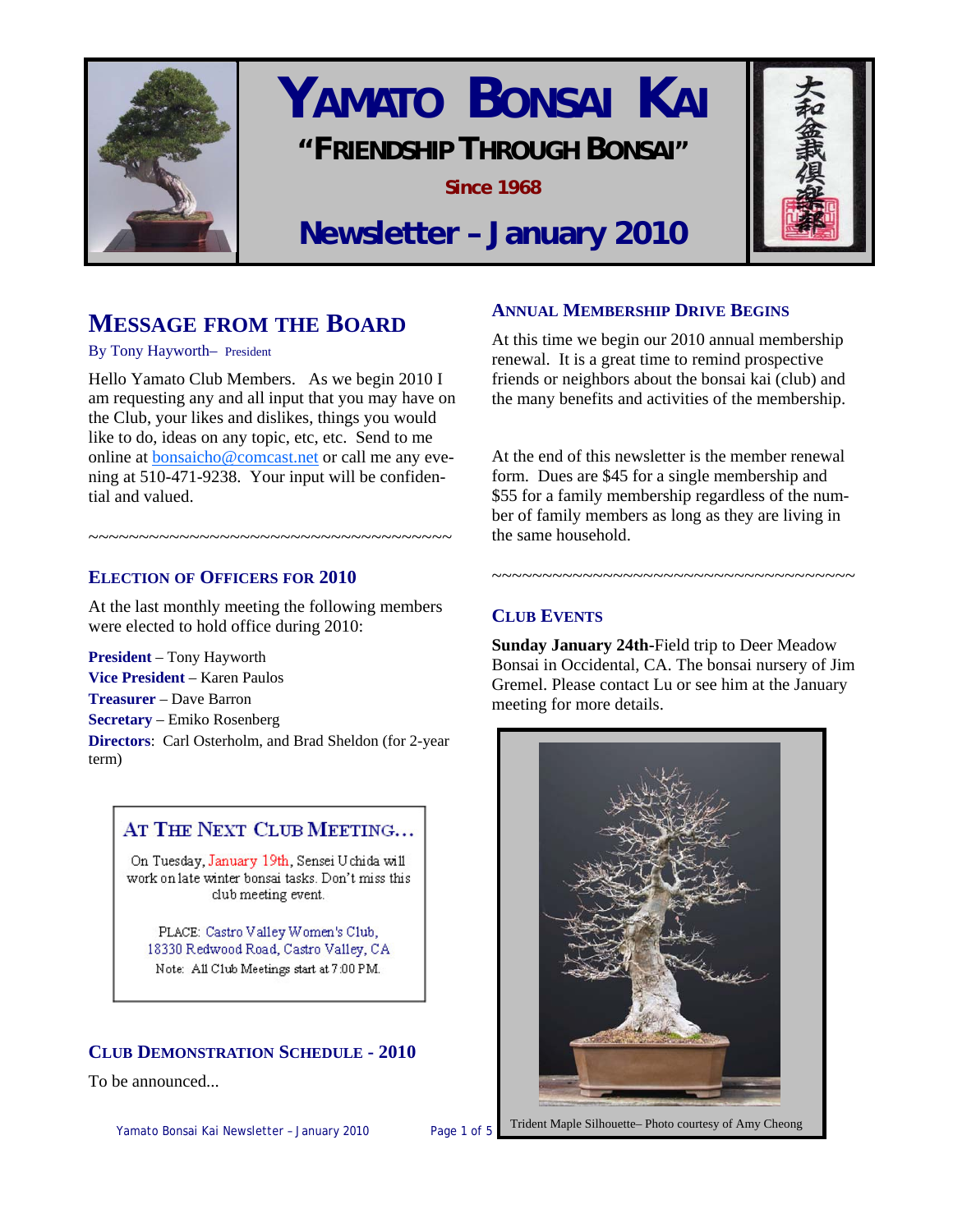

# **SENSEI UCHIDA'S NOTES**

#### By Johnny Uchida – Club Sensei

Here is your 6 month schedule for the first part of 2010. I will see you at the meeting.

### January

Grafting, pruning and shaping deciduous trees, dormant spray

### February

Repotting deciduous trees, especially maples

### March

A good time for repotting, repot any evergreen bonsai, continue repotting maple trees, pinching of satsuki azalea

### April

Prune any deciduous trees, start shaping any kind of bonsai trees

### May

Especially good time to work on black pines. Also a good time for air layering

### June

Time to take care of azaleas and satsuki azaleas.

# **THIS JUST IN**

Some exciting news for 2010: Sensei Johnny Uchida will be honored this month in the Bunka Hall of Fame by the Hokka Nichi Bei Kai (also known as the Japanese American Association of Northern California or JAANC).

Hokka Nichi Bei Kai lists one of its goals as promoting "the culture of Japan or bunka as practiced here in America". The Bunka Hall of Fame is an honor awarded to outstanding personalities of Japanese culture and in addition to the award Sensei's picture will go up beside other past and future inductees. I have been told this is the first time that this honor has been given to a bonsai artist.

Sensei Uchida will be introduced as a Bunka Hall of Fame inductee at the Hokka Nichi Bei Kai New Year event on January 29 in San Francisco. If you would like more information about this please contact Sensei at Grove Way Nursery.

~~~~~~~~~~~~~~~~~~~~~~~~~~~~~~~~~~~~

# **Bonsai Basic**

By Tony Hayworth with Michael Baker

*Editor's note: This month I have decided to reprint a Bonsai Basic classic: the guide to bonsai styles originally put together by Tony with illustrations by Michael Baker. I hope you enjoy it.* 

### **BONSAI STYLES**

The five typical (and classical) shapes for *individual tree* formations of bonsai are:



### **Chokkan** – Formal Upright

The chokkan bonsai has a strong single, upright trunk that tapers toward the top. Branches are symmetrically balanced, uniform and well spaced.



## **Moyogi** – Curved Informal Upright

Moyogi bonsai have a single trunk like the chokkan, but the trunk is curved. The trunk generally tapers toward the top like the formal upright.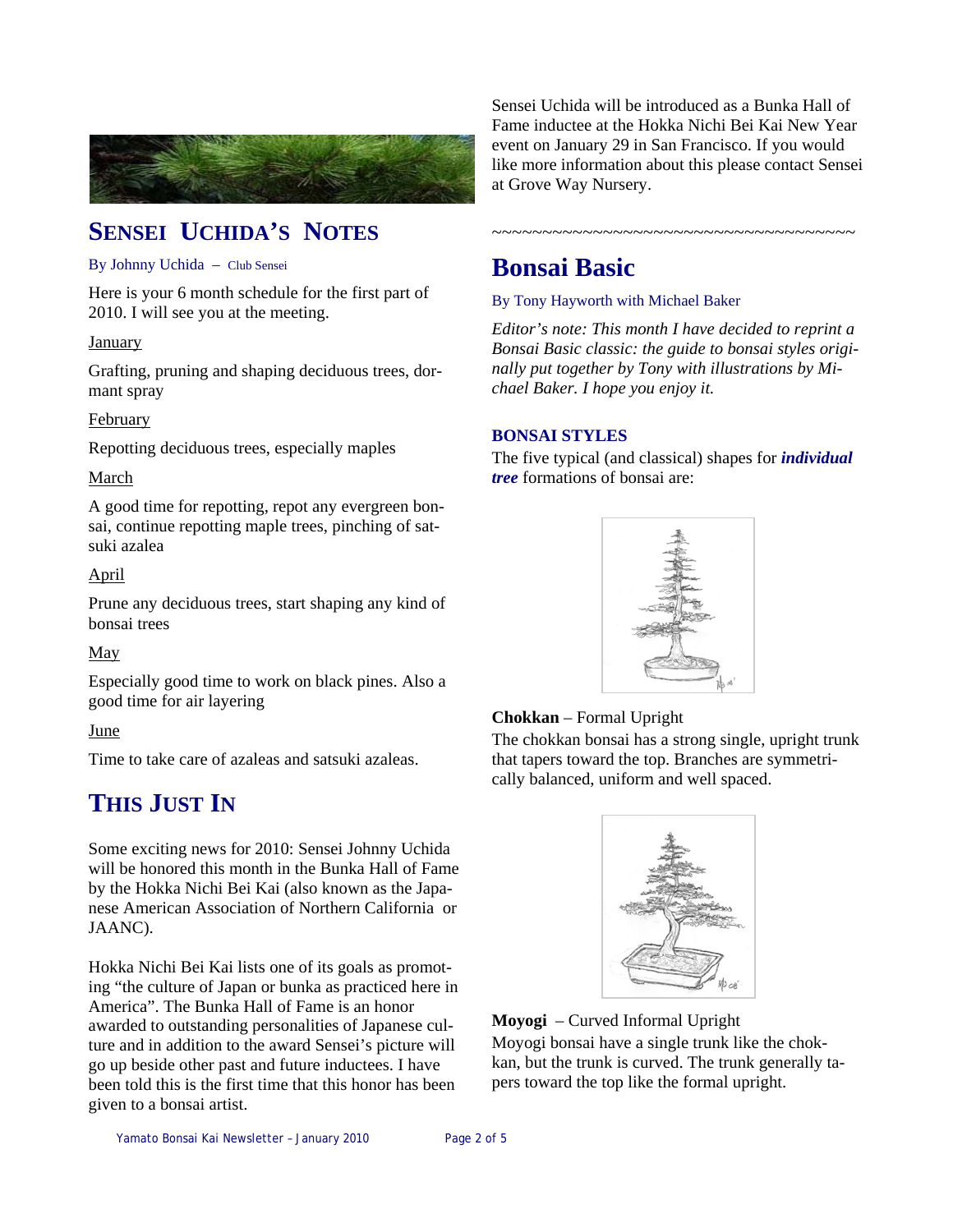

#### **Shakan** – Slanting

A single trunk upright, but cultivated with the trunk growing at an angle other than 90 degrees to the ground. Branches are again balanced and well spaced. Somewhat like a windswept style except Shakan has branches growing in all directions. Usually has strong root growing in the direction of the slant.



### **Kengai** – Cascade (or hanging style)

The trunk and branches hang down over the edge of the pot. Most often has one branch as a crown place over the pot. If the main branch hangs drastically downward it is sometimes referred to as Dai-Kengai (or extreme cascade). Cascades are usually planted in deep pots to give balance to its form.



(no illustration yet...)

### **Han-Kengai** – Semi-Cascade

like a branch hanging over a cliff.<br>Yamato Bonsai Kai Newsletter - January 2010 Page 3 of 5 Like the Kengai, the main branch cascades over the side of the pot, but moves outward and horizontally



# **GSBF Calendar of Events**

(For a more complete list, please refer to Golden Statements calendar of events or visit the web site at [www.gsbf-bonsai.org](http://www.gsbf-bonsai.org)).

Some nearby scheduled events are:

#### **January 16-17**

#### **Pleasanton, California**

**Bay Island Bonsai:** Annual Bonsai Exhibit. New location, bigger facility. Hall of Commerce, Alameda County Fairgrounds, 4501 Pleasanton Avenue, Pleasanton, 94566. Admission \$ 5.00. Free Parking. Same great auction on Saturday, with preview at noon and auction at 1 PM. Guided tours of the exhibit both Saturday and Sunday. Bonsai sale and vendors both days. Hours: 10AM - 4PM Saturday and Sunday. For more information: (510) 865- 1008 or

[www.bayislandbonsai.com](http://www.bayislandbonsai.com)

#### **February 27-28, 2010 Oakland, California**

**GSBF Bonsai Garden at Lake Merritt:** Mammoth Fundraiser, 2010 at the Lakeside Garden Center, 666 Bellevue Avenue. Saturday (Feb 27): Auction of fabulous bonsai 1PM-4PM with preview at 12 Noon. Sunday (Feb 28): Mammoth Fundraiser and Bazaar, 9AM-4PM. Demonstration at 1:30PM by Collection Curator, Kathy Shaner. Silent auction, vendors, benefit drawings, raffles and a large consignment sale of bonsai and bonsai related items. For general information: <http://www.gsbf-bonsai.org/lake-merritt/> or Linda Soliven, 925-776-2342.

# **YAMATO CLASSIFIEDS**

Notice: *if you want to advertise something in this space, please compose your text and contact the Newsletter Editor.* 



# **THIS MONTH …**

A very Happy Birthday to:

#### **January**

14th - Al Shurtleff  $15<sup>th</sup>$  – Bruce Crater 21<sup>st</sup> Evan Robertson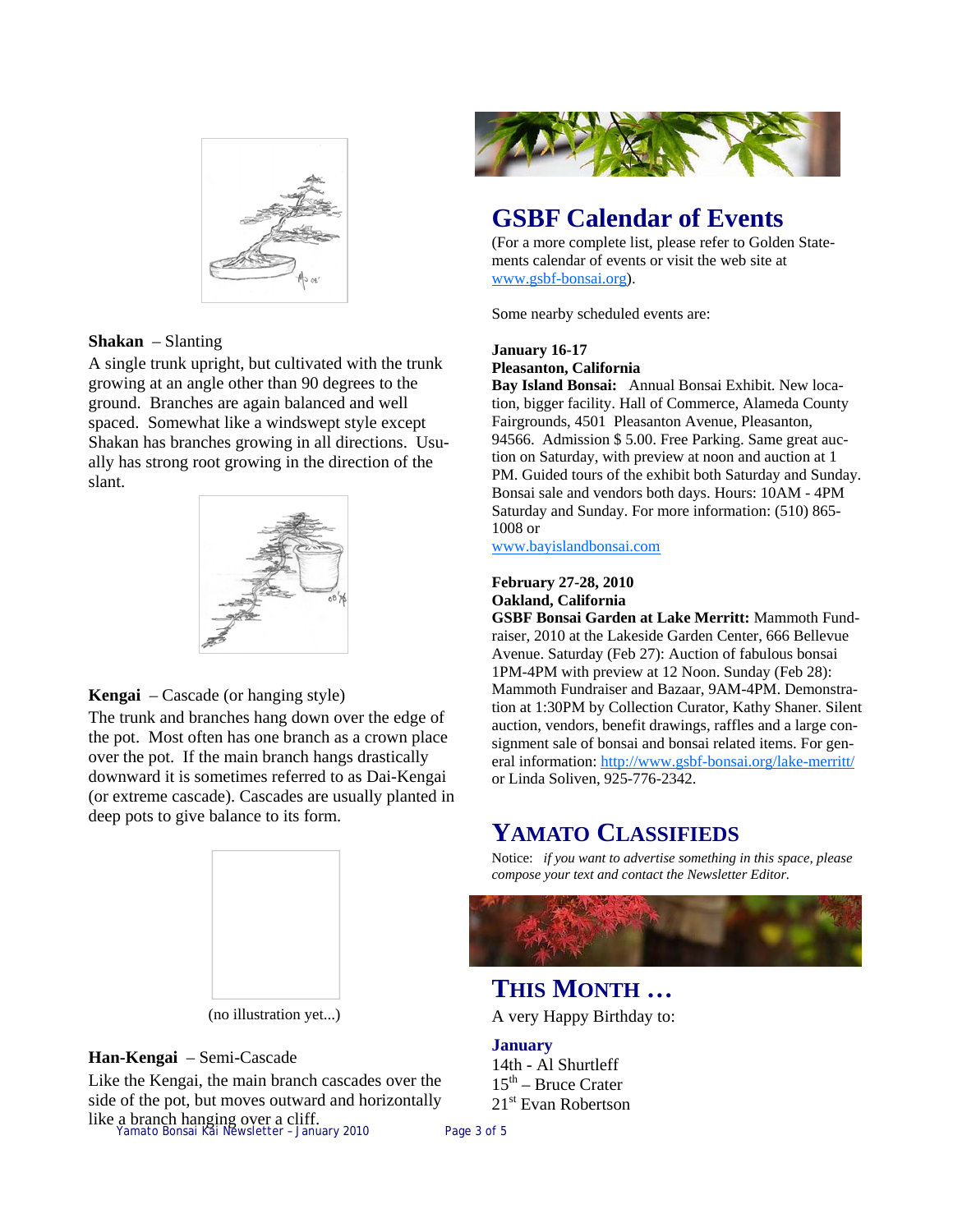$21<sup>st</sup>$  – Rick Paulos 23<sup>rd</sup> - Patrick Corbiere 29th - Winnie DeDora No Anniversaries this month.

YAMATO BONSAI KAI - 2010 BOARD

| President-Tony Hayworth            | 510-471-9238 |
|------------------------------------|--------------|
| Vice President-Karen Paulos        | 510-351-1081 |
| Secretary-Emiko Rosenberg          | 510-537-0326 |
| Treasurer - Dave Barron            | 510-657-6895 |
| Director 2009/10 - Sandy Barron    | 510-657-6895 |
| Director 2009/10 - Allen Hightower | 510-792-2677 |
| Director 2010/11 - Carl Osterhom   | 925-274-1574 |
| Director 2010/11 - Brad Sheldon    | 510-888-1139 |
|                                    |              |

# **CONTACT US**

If you need to mail anything to the club in general, please send to:

# **YAMATO BONSAI KAI P. O. Box 2616 Castro Valley, CA 94546-2616**

If there is anything you would like to contribute or comment on regarding the newsletter, contact the editor, Noah Hanna, at [noah@invalidargument.com](mailto:noah@invalidargument.com) 

*If you have moved, or changed your email address, please notify Yamato Bonsai Kai, so that we may update our contact and mailing list information. Thank you.*